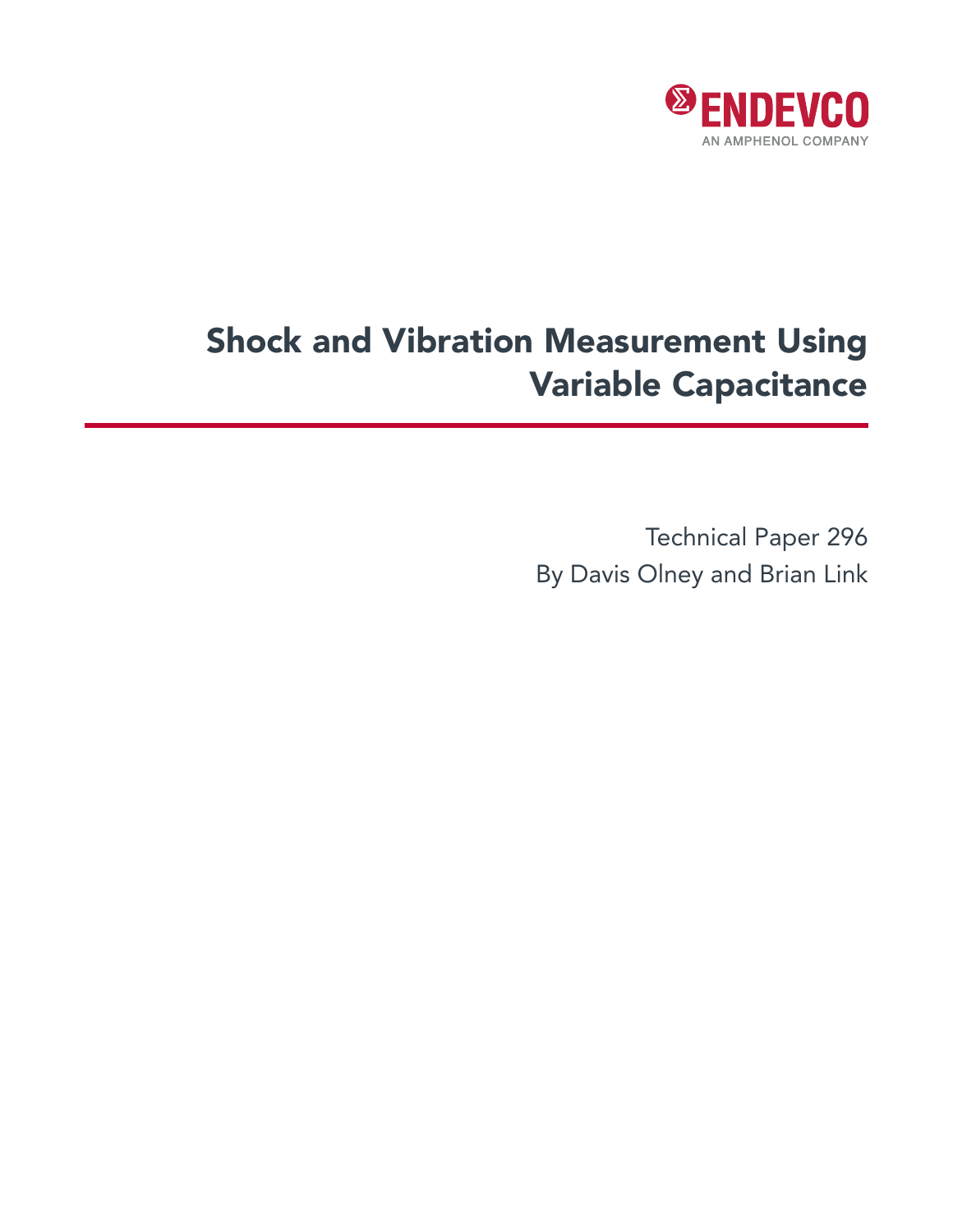# **T E C H N I C A L P A P E R 296**

**SHOCK AND VIBRATION MEASUREMENT USING VARIABLE CAPACITANCE**

**Davis Olney and Brian Link, Endevco®**

# **SHOCK AND VIBRATION MEASUREMENT USING** VARIABLE CAPACITANCE

DAVIS OLNEY, Manager, Inside Sales, ENDEVCO BRIAN LINK, Product Manager, Solid State Sensors, ENDEVCO

Low-frequency, low-g acceleration measurements are now possible using a very rugged and reliable new technology.

Historically, transducers designed for measurement of shock and vibration have successfully employed one of two basic technologies: piezoelectricity (PE) and piezoresistivity (PR). Both types are used for measurement in high-frequency, highly dynamic environments. However, piezoelectric accelerometers, while extremely rugged, have limited low-frequency response capabilities. Piezoresistive accelerometers, on the other hand, are very useful for measuring the DC or steady-state accelerations, a characteristic es-



sential for making accurate long-duration, shock-motion measurements. The latter are particularly temperature sensitive and often fragile to shock overranging or resonant amplification.

**ENDEVCO**

**TP 296**

A new sensing technology employed by Endevco in the Model 7290 Microtron<sup>®</sup> accelerometer (Figure 1) is based on the variable capacitance principle. Performance improvements such as increased accuracy, output stability over temperature, and extreme ruggedness have distinguished this design from its PE and PR counterparts. Microtron, developed by Endevco's R & D center in Sunnyvale, California, is a solid-state device incorporat-



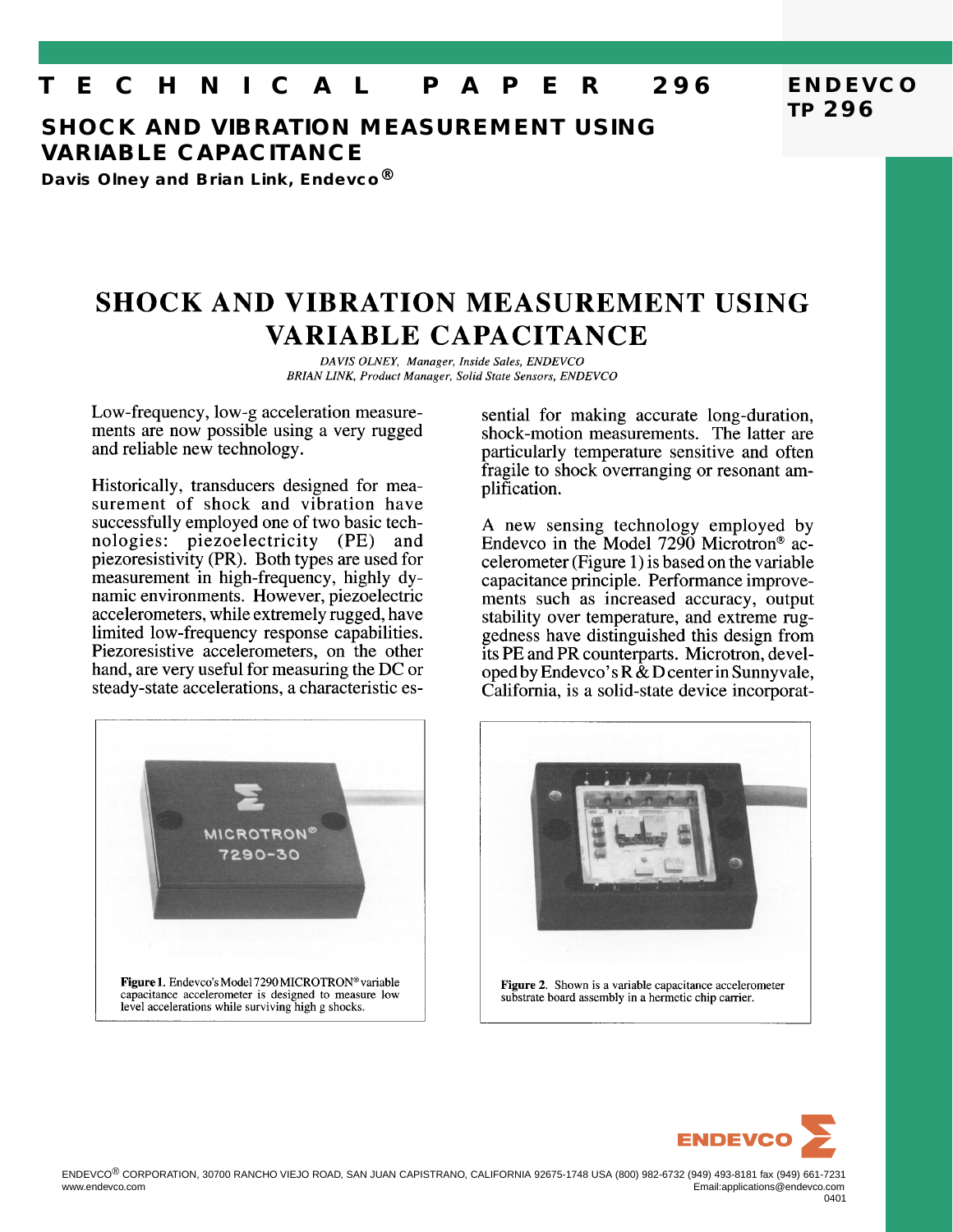

ing state-of-the-art micromechanical silicon sensors and integral microelectronics (Figure 2). It has been designed to meet customer needs in those applications requiring the measurement of low-g accelerations (0 to 50 g) in the frequency bandwidth from DC to 1000 Hz.

### THEORY OF OPERATION

Acceleration sensing is accomplished using a pair of uniquely designed micromechanical silicon sensors. These sensing elements experience a change in capacitance due to minute deflections induced by varying acceleration levels. Because of a differential configuration, an applied acceleration increases the capacitance of one sensor while decreasing the other, resulting in an unequal current flow through the sensors. This differential current is then measured, conditioned, and converted to a voltage, providing an output that is proportional to the applied input acceleration.

A simplified operational block diagram is shown in Figure 3. The variable capacitance sensing elements are mounted on a substrate along with various discrete components and an integrated circuit, which is then mounted in a hermetic chip carrier.



•Variable Capacitance Sensing Elements. The micromechanical silicon sensors used in Microtron<sup>®</sup> are variable capacitance (VC) devices designed to sense low levels of acceleration. Each individual sensor is fabricated from single-crystal silicon measuring  $0.11$  by  $0.12$  by  $0.35$  in. The sensor is constructed of three silicon elements bonded together to form a hermetically sealed assembly (Figure 4). Two of the elements are the



electrodes of an air dielectric, parallel-plate capacitor. The middle element is chemically etched to form a rigid central mass suspended by a thin, flexible membrane whose thickness is varied depending on the full scale acceleration range of the unit. With acceleration, the mass deflects, changing the capacitance between the mass and the plates. The elimination of adhesive bonding and moving components results in a design with extremely high reliability and MTBF.

The sensor has been designed such that the inertial mass deflects parallel to the top and bottom plates with minimal flexing or distortion. Under larger acceleration levels, the inertial mass deflection increases, eventually moving into an evenly distributed contact with overrange stops, limiting any further stress to the flexing membrane. The single-crystal nature of the silicon, coupled with the elimination of any mechanical joints between the mass and the membrane results in a sensor with a high degree of overrange capability. Cross-axis sensitivity is also minimized due to high membrane stiffness in the lateral direction, and location of the inertial mass at the geometric center of the element.

Damping characteristics are also closely controlled over temperature, thereby extending the frequency response of the accelerometer. This is achieved with a series of grooves that communicates with a series of holes in the "fenestrated" central mass. As the mass displaces, gas is forced or "squeezed" through the grooves and holes. The damping characteristic is dependent upon and, thus, altered by the number and location of the holes in the central mass, as well as the spacing between the plates. Since the thermal viscosity of gas is small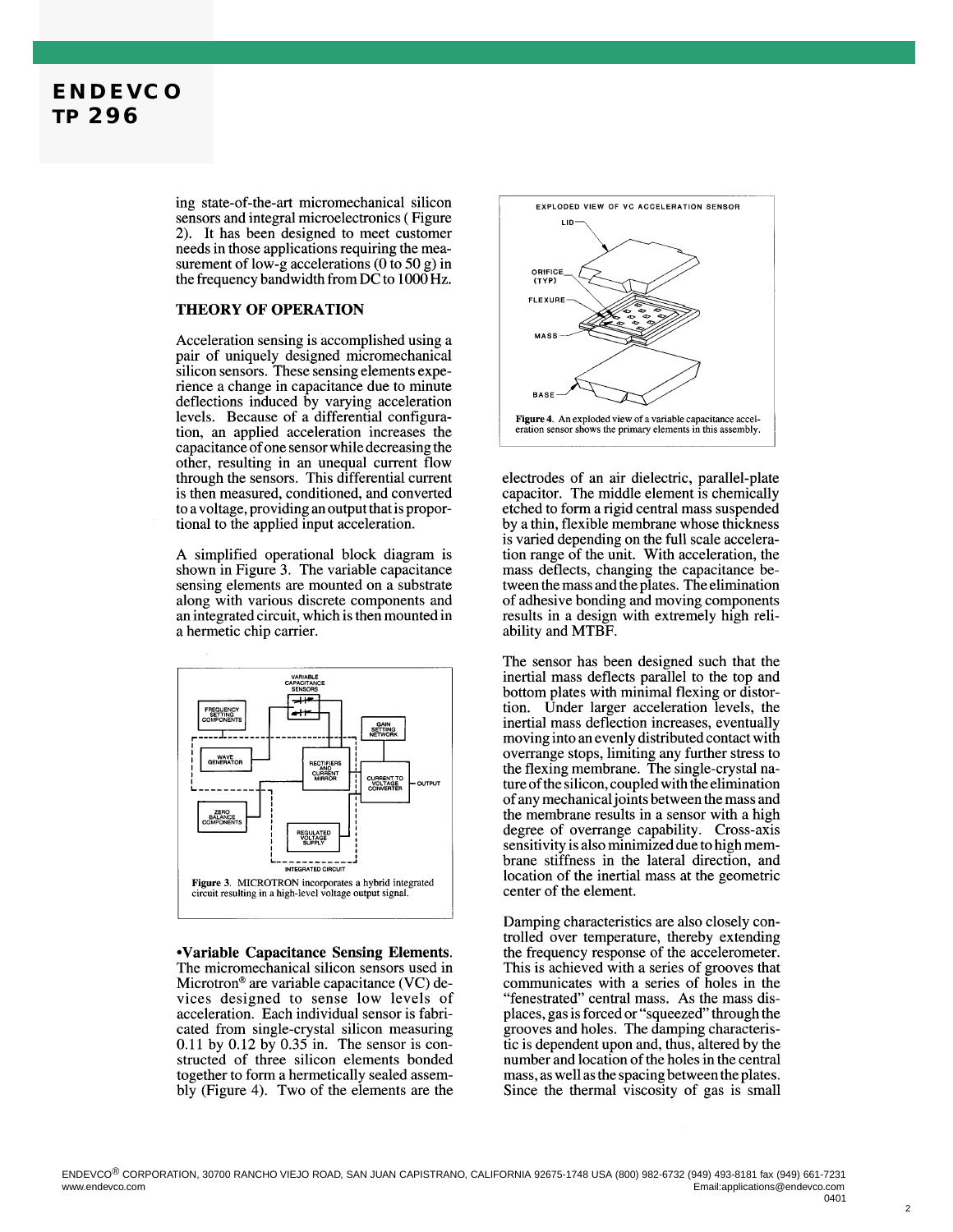## **ENDEVCO TP 296**

when compared to that of a liquid, this technique has proven effective in providing a stable damping coefficient over a wide temperature range.

•Advantages. The variable capacitance accelerometer meets the needs of varied existing market sectors requiring measurement of DC or low-frequency, low-level accelerations. Currently, two types of transducers address this market: servo and piezoresistive accelerometers.

Servo accelerometers, being closed-loop devices, are capable of extremely high-accuracy/ high-stability measurement. Unfortunately, they are often costly, undesirably large, and the intended measurements do not dictate the accuracy that servo devices offer. Also, the majority of seismic systems incorporated in servo accelerometers are susceptible to severe performance degradation or failure when subjected to high levels of shock, random vibration, or overrange acceleration.

Similarly, piezoresistive transducers designed for low-g measurements are also limited in overrange capability. While able to withstand higher overrange acceleration levels than servos, piezoresistive transducers still cannot offer the ruggedness dictated by many applications. In addition, piezoresistive transducers do not exhibit the accuracy or output stability over temperature which is required for many low-g applications.

Piezoresistive transducers designed for low-g measurement often require oil damping which experiences large changes in viscosity over temperature, resulting in wide variations in damping ratio and frequency response. The damping ratio over temperature of a variable capacitance accelerometer, however, remains stable near 0.7 of critical damping. Table 1 compares the performance characteristics of piezoresistive accelerometers and the Microtron<sup>®</sup> variable capacitance accelerometer.

### **APPLICATIONS**

The variable capacitance accelerometer provides performance commensurate with the requirements of a wide range of applications within both the commercial and aerospace industries. The Microtron design lends itself to packaging and circuitry modifications, making it highly adaptable.

• Aerospace Tests. Primary applications are missile and aircraft flutter testing, vehicle launch and flight testing and engine monitoring involving long-duration, low-g shock measurements. To date, this market has been satisfied by both piezoresistive and low-accuracy servo accelerometers, primarily because of their DC response capability. Both, however, suffer from their own limitations. Piezoresistive accelerometers are subject to temperature effects and instability, while servo accelerometers, by and large, provide more performance than required at a higher cost to

| <b>TABLE 1</b><br>Variable Capacitance vs. Piezoresistive Performance Comparison |            |                                   |               |
|----------------------------------------------------------------------------------|------------|-----------------------------------|---------------|
|                                                                                  |            |                                   |               |
| <b>Full Scale Range</b>                                                          | g          | ±10                               | ±10           |
| Sensitivity, Nominal                                                             | mV/g       | 8 to 10, typical                  | $200 \pm 10$  |
| Nonlinearity, 0 to Full Scale (F.S.)                                             | $%$ F.S.   | ±1.0                              | ± 0.25        |
| <b>Frequency Response</b>                                                        | Hz         | $0 - 250$                         | $0 - 600$     |
| Resonant Frequency, typical                                                      | Hz         | 600                               | 3000          |
| Damping Ratio<br>(over rated operating temp.)                                    | ---        | $0.3$ to $1.0$                    | $0.7 \pm 0.2$ |
| Transverse Sensitivity, maximum                                                  | $%$ F.S.   | 3.0                               | 2.0           |
| Input Voltage                                                                    | <b>VDC</b> | 10 or 15, typical                 | 13 to 18      |
| Input Current, maximum                                                           | mA         | NA.                               | 15            |
| Zero Measurand Output, maximum                                                   | mV         | $\pm$ 25 to $\pm$ 50, typical     | ± 50          |
| <b>Acceleration Overrange</b>                                                    | g          | 2000, typical<br>$10,000$ special | > 10,000      |
| Recovery Time after Overrange, typical                                           | ms         | 10                                | $\lt 1$       |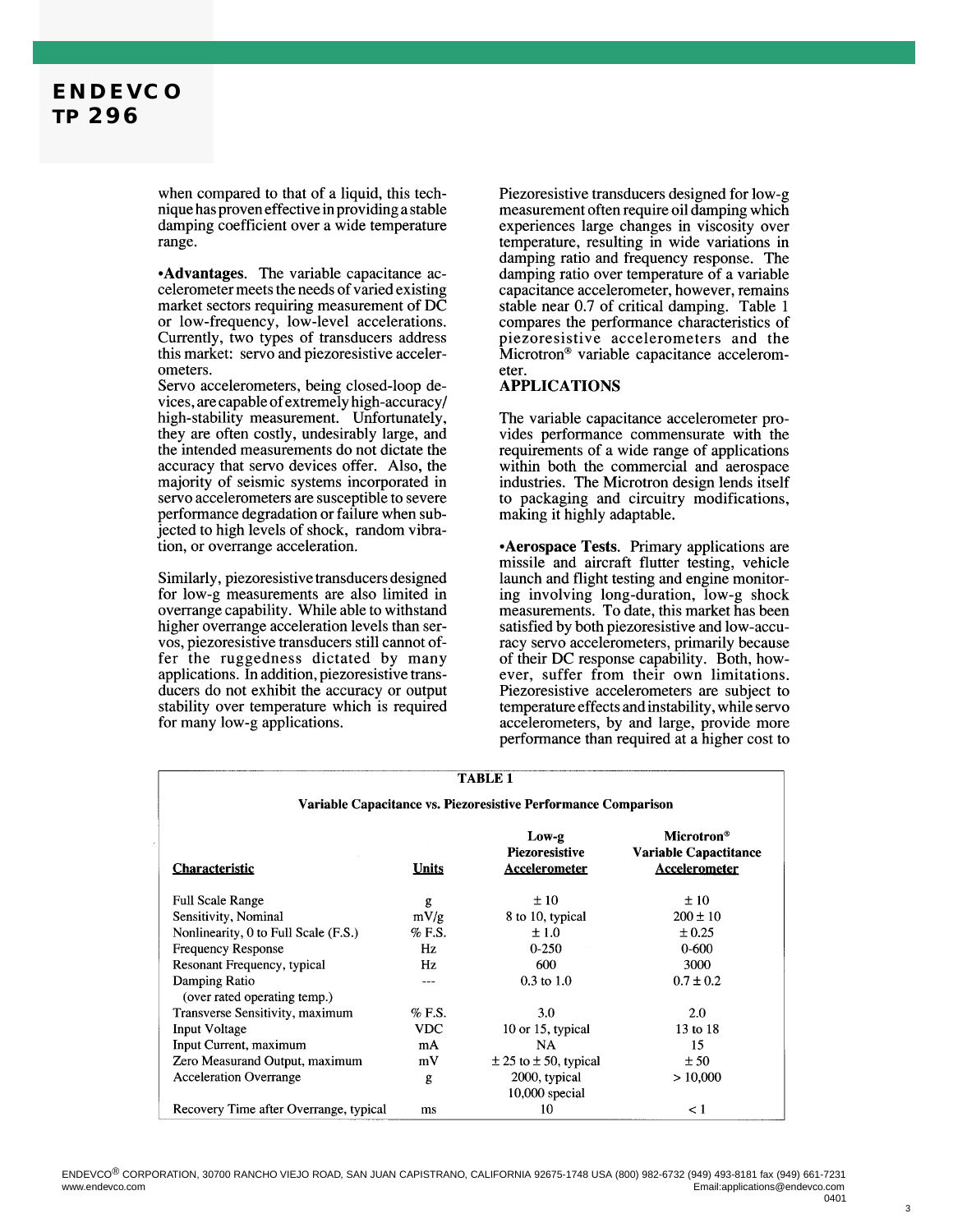## **ENDEVCO TP 296**

the customer. Limitations in ruggedness further hinder the effectiveness of a servo in these applications. The variable capacitance accelerometer does very well in addressing the needs of this market sector due to its ruggedness, stability and repeatability over temperature, and lower cost.

**•Transportation Shock.** The testing and monitoring of transportation vehicles such as automobiles, trucks, railroad cars and high speed magnetically elevated trains requires highly durable, yet sensitive accelerometers. Installation and in-test shocks are common, with the subsequent requirement to measure milli-g's of data. The variable capacitance accelerometer's high-g overshock capability and quick recovery time after overrange allows acceleration measurements not possible with piezoresistive devices. Typical applications for the automotive industry are ride comfort, structural response and vehicle crash testing.

**•Trajectory Monitoring.** As with long-duration, low-g shock measurements, the trajectory monitoring sector has traditionally been addressed by piezoresistive and low-performance servo accelerometers. However, the same basic limitations apply. Sensor ruggedness becomes increasingly important for trajectory monitoring, since many projectiles and missiles experience very high-g launch environments which make it difficult or impossible for many sensor designs to survive. The variable capacitance accelerometer has incorporated unique features enabling the unit to withstand tens of thousands of g's of acceleration. As the need for lower cost military projectiles, torpedoes, and missiles becomes increasingly evident, rugged and accurate ac-



DAVIS OLNEY is the Manager of Inside Sales for Endevco. His previous experience in Product Management for Silicon Sensors led to the original publication of this information in Sensors Magazine.

celerometer technology must be positioned to meet market requirements.

**Safe and Arming.** Missiles, torpedoes, targets, and other flight vehicles all require safe and arming mechanisms. Most devices used today are mechanical switches that are costly and less reliable than solid-state sensing devices. A growing trend to incorporate "smart" electronics in development weapons makes the variable capacitance accelerometer appropriate for this market.

#### **SUMMARY**

The variable capacitance approach to acceleration measurement has been proven to outperform its piezoresistive counterpart in applications requiring measurement of lowfrequency, low-g accelerations. The combined advantages of ruggedness, high overall accuracy, size, and weight, provide the customer with more choices in an effort to maximize the performance/cost ratio. This technology promises to replace piezoelectric and piezoresistive transducers for applications requiring moderate to high-accuracy acceleration measurements with DC to quasi-steady-state response.

Continued advances in micromechanical technology, combined with those in microelectronic circuitry, will pace the performance capabilities of tomorrow's sensors. Through these technologies, sensors with extremely high accuracy, high reliability, low power consumption, and miniature size will be realized. Such sensors will provide users with an expanded application base for more precise, economical measurement of physical phenomena.



**BRIAN LINK** is a Product Manager for Solid State Sensors including Silicon Accelerometers and Pressure Transducers. Brian has an MBA and BSME from the University of Minnesota.